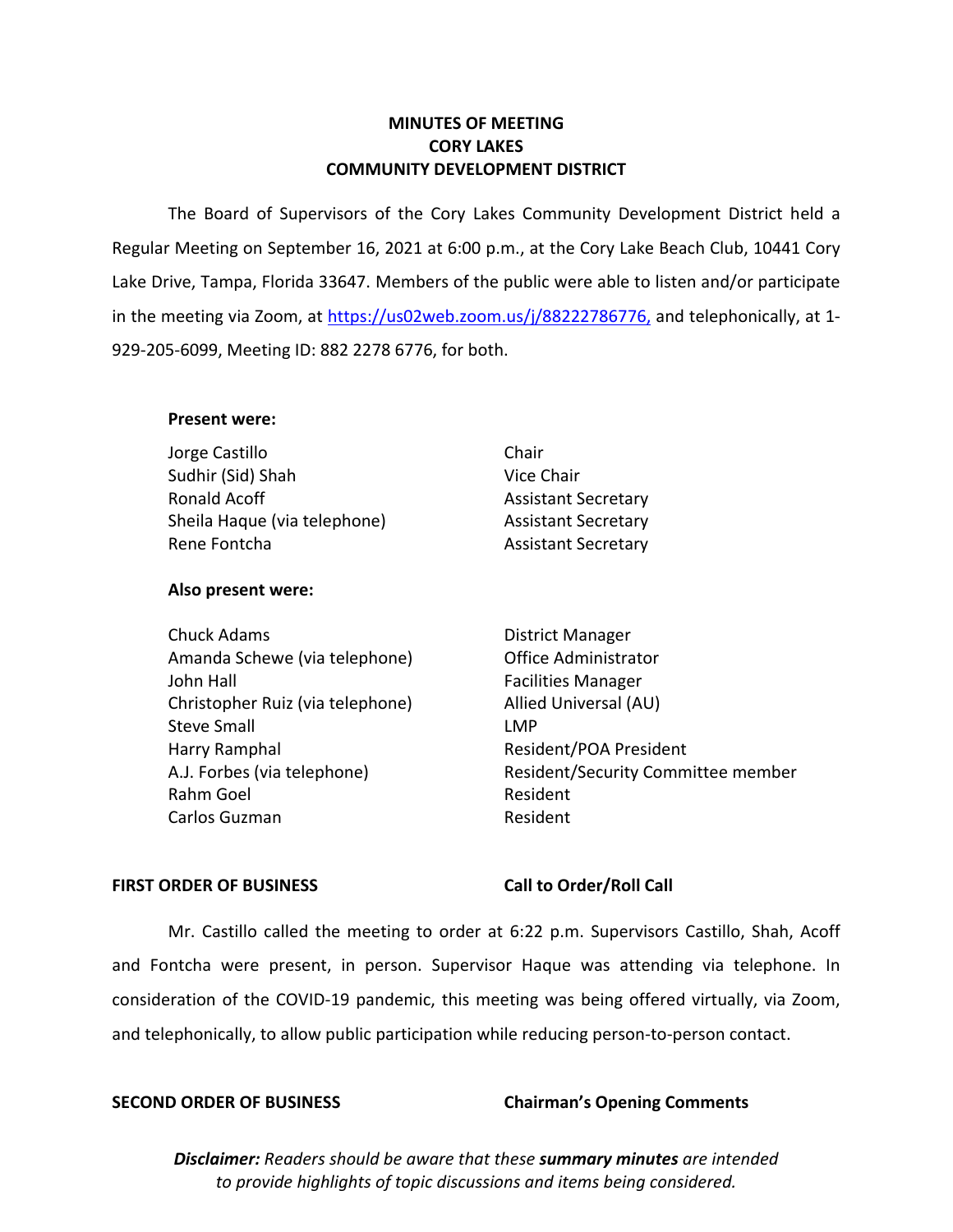Mr. Castillo thanked Mr. Ramphal and the POA for organizing the recent joint POA/CDD meeting and stated that the CDD looks forward to working with Mr. John Rowles, the new POA Property Manager, and with Community Associates to beautify the community. The CDD is enthusiastic about partnering with the POA to improve the quality of life in the community. The outlook is very bright despite the challenges discussed during the joint meeting. He encouraged residents to join the CDD and the POA in bettering the community and to express their concerns.

### **THIRD ORDER OF BUSINESS Other Supervisors' Opening Comments**

There were no opening comments by the other Supervisors.

# **FOURTH ORDER OF BUSINESS Public Comments** *(agenda items)* **[3 minutes per speaker]**

Resident Carlos Guzman read from a letter addressed to the Florida Commission on Ethics Board regarding an incident that occurred on November 3, 2020, wherein he alleges that he was threatened by the Board Chair for comments made on social media. Mr. Castillo stated that the Florida Ethics Commission has already disregarded the incident and voiced his opinion that Mr. Guzman does not want peace, as he seems intent on holding grudges.

Mr. Guzman provided the written complaint for the CDD record.

## **FIFTH ORDER OF BUSINESS Discussion: Allied Universal Protection Service, LLC, Price Increase**

Mr. Adams introduced Mr. Christopher Ruiz, of Allied Universal (AU).

Mr. Ruiz reported the following:

 $\triangleright$  October 1<sup>st</sup> is the federal government's deadline for minimum wage increases.

 $\triangleright$  AU was requesting a pay rate increase from \$11 to \$13 per hour for security officers, due the minimum wage mandate, high cost of living and increasing inflation rates.

 $\triangleright$  The City of Tampa and Hillsborough County are currently the third most desirable County and City to reside in within the United States; a modest apartment costs \$1,250 per month.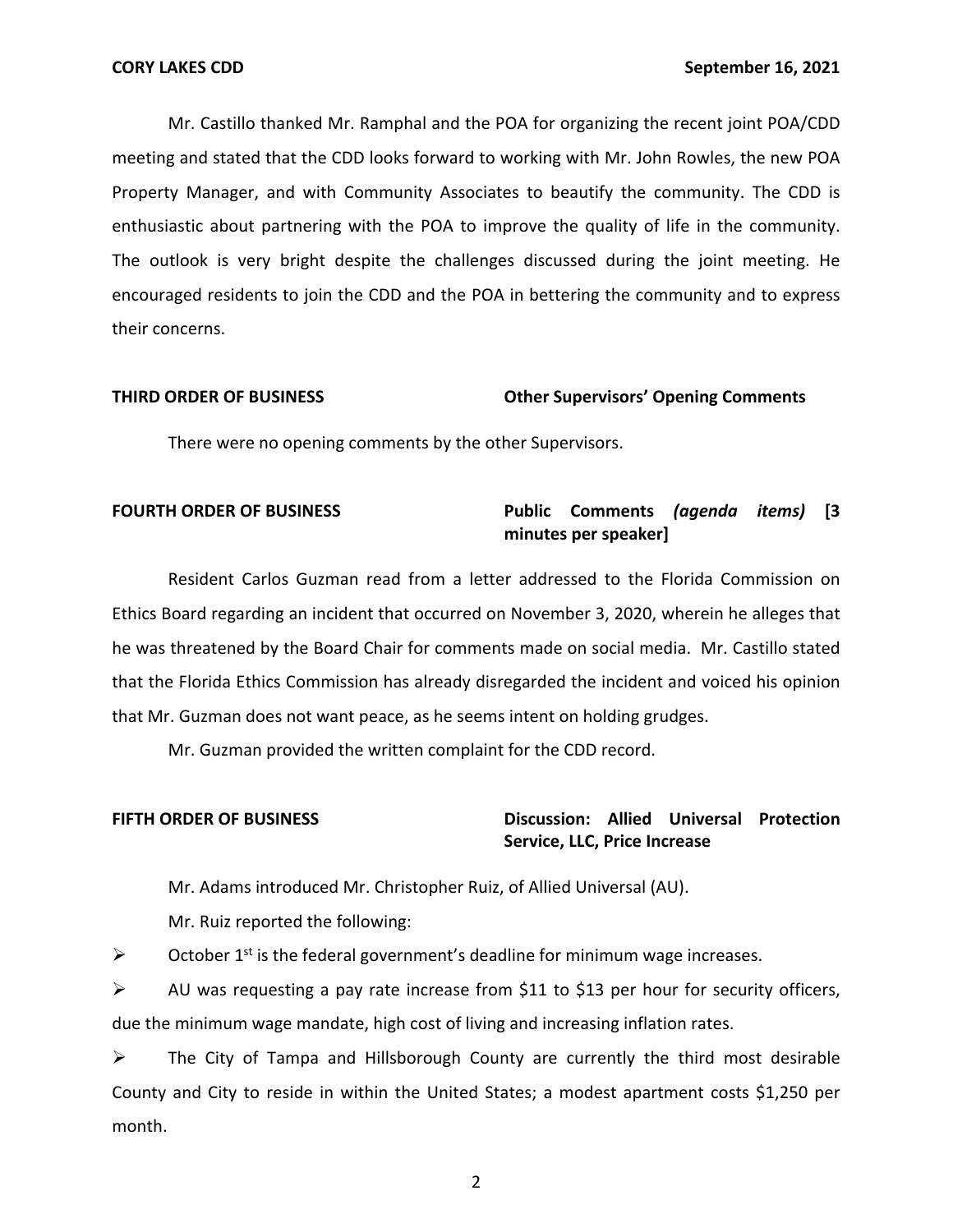$\triangleright$  The federal mandate wants all AU accounts to go to \$15 per hour but, based on the CDD's budgetary constraints, the \$13 increase would give CLI another year, based on the yearly mandate up to 2026.

 $\triangleright$  Staffing has been an issue due to the lower pay rate. Seven security officers resigned within the past month and three new officers would start tomorrow.

 $\triangleright$  AU has been pulling officers from other clients but increasing the pay rate would stop the augmenting of officers from other clients.

➢ The pay increase would allow AU's pay rate to be market-appropriate for Hillsborough County and enable AU to recruit and staff effectively.

Mr. Ruiz responded to questions regarding a recent Board-approved rate increase for security guards, providing supporting data, competing in the Hillsborough County job market and hiring/staffing challenges.

The Board and Staff discussed increasing the pay rate by \$2, the recent assessment increase, imposing an additional assessment, the budget cycle and negotiating with Mr. Ruiz.

Mr. Adams stated, per his investigation on the internet, the average hourly pay in the Tampa Bay area for guard gate keepers is \$13, which is 7% lower than the national average. Mr. Castillo asked Mr. Ruiz to attend the next meeting to present supporting data for the increase request and to present two or three options to the Board. Mr. Adams stated the Board would also like to discuss security officers' uniforms at the next meeting. Mr. Ruiz would bring uniform samples to the next meeting, along with a few supervisors.

### **Mr. Ruiz left the call.**

### **Public Comments resumed.**

Resident Rahm Goel requested approval to construct a balcony in the back of his house on Bahama Isle and stated he previously sent the drawings to Mr. Rowles. Mr. Castillo stated Mr. Rowles is with the POA and the approval request should be requested from the Design Review Committee (DRC), which meets on the second and fourth Wednesday of each month.

### SIXTH ORDER OF BUSINESS **POA Update/Report**

Mr. Ramphal reported the following: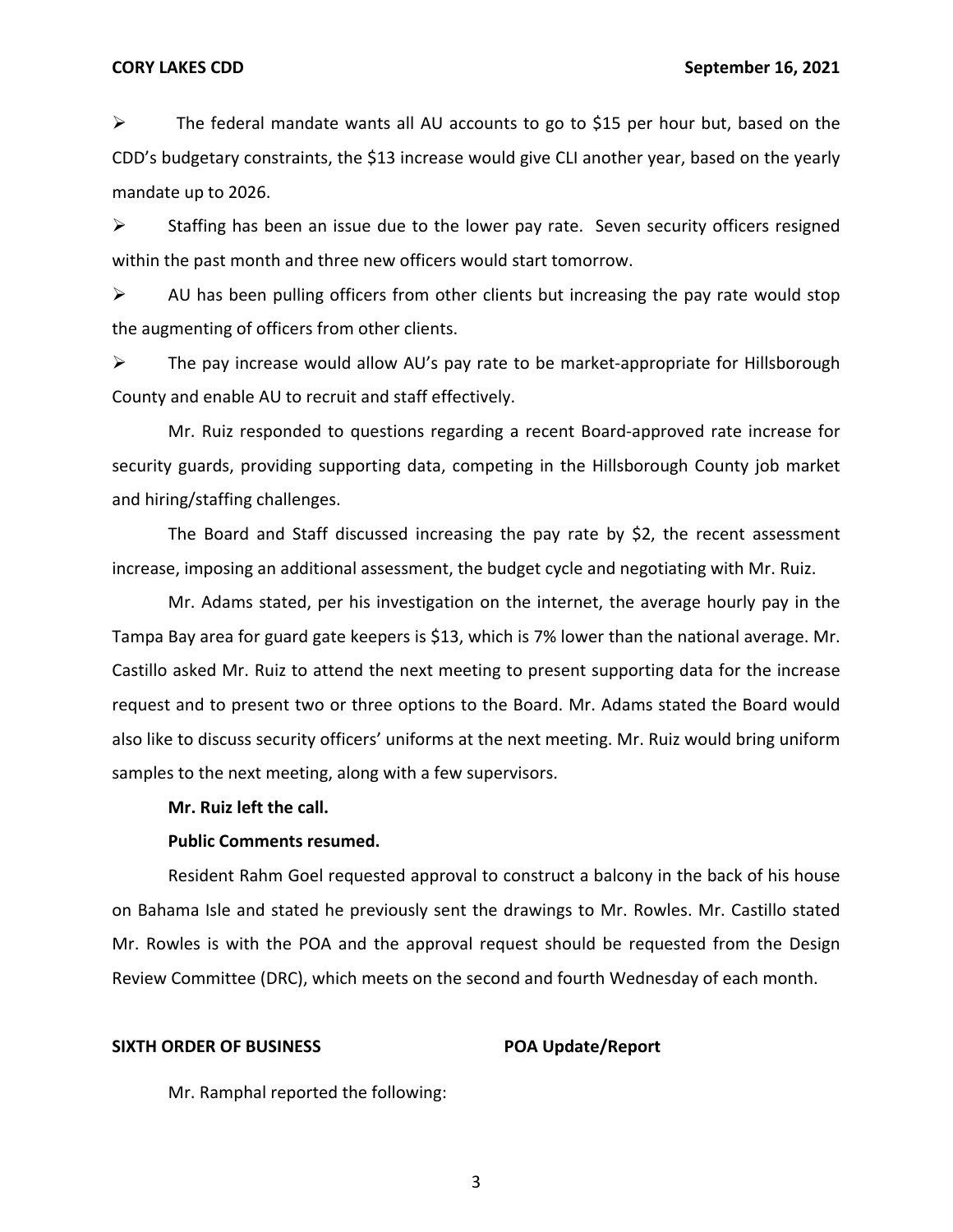$\triangleright$  The recent POA/CDD meeting was a success. There is a renewed commitment for the two entities to work together to improve the community.

 $\triangleright$  The POA would be sending violation letters, as properties are oftentimes not cared for unless a violation letter is received by the property owners.

➢ There is only so much that the POA can control, which was discussed at the POA/CDD meeting.

 $\triangleright$  Mr. Ramphal suggested imposing a special assessment to facilitate the minimum wage increase for security guards.

### **SEVENTH ORDER OF BUSINESS Committee Reports**

## **A. Security**

Mr. Forbes reported the following:

 $\triangleright$  There has not been any in-person Security Committee meetings since the pandemic started; however, the Committee is working behind the scenes with Mr. Hall and Neighborhood Watch (NW) and is monitoring speeding, police activity and vandalism in the community.

 $\triangleright$  Everything seems to be holding; nothing is extreme.

 $\triangleright$  Regarding the AU rate increase proposal, the Committee felt that the CDD should consider eliminating the guards completely and switching to virtual guards, through Envera.

## **B. Landscape Aquascape Facilities**

Mr. Hall stated, although minutes were submitted to Management, there was no recent LAF Committee meeting. Asked to comment on the questions posed on the LAF Committee minutes regarding adding sand to the volleyball courts and plant/tree replacement, Mr. Hall stated a few proposals were previously approved for plant replacement.

Discussion ensued regarding LMP being short-staffed and months behind on the landscaping, the reserves, a budget amendment, overages, plant replacement, landscape inspections and palm frond maintenance.

## **C. Spirit Committee**

There was no report.

## **EIGHTH ORDER OF BUSINESS Approval of Minutes**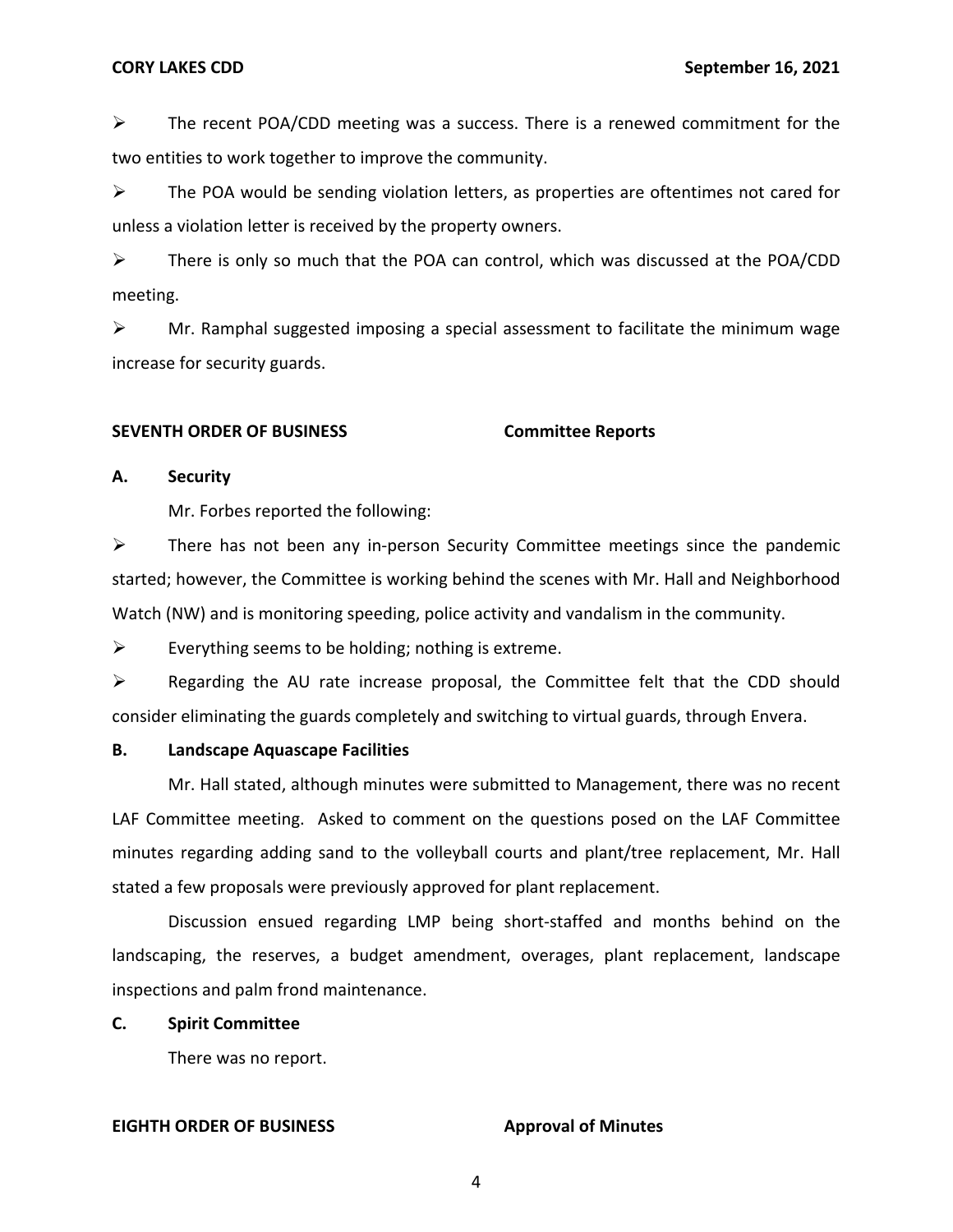# **A. Board of Supervisors: August 19, 2021**

- **I. Summary of Motions**
- **II. Staff Directives**

# **III. Regular Meeting**

The following changes were made:

Lines 56 and 58: Change "Carmena &" to "Condominium Associates"

Lines 64 through 65: Delete "and the lack of mutual respect between certain Supervisors and residents"

Line 69: Change "cricket field" to "hockey rink"

Line 267: Change "\$373,000" to "\$340,000"

Line 408: Change "seven miles" to "not too far"

- **B. LAF Committee: September 2, 2021**
- **C. Sunshine Board Online Workshop: August 20, 2021 to September 14, 2021** *(to be provided under separate cover)*
- **D. Other**

**On MOTION by Mr. Shah and seconded by Mr. Castillo, with all in favor, the August 19, 2021 Board of Supervisors Staff Directives and Summary of Motions, as presented, the Regular Meeting Minutes, as amended, the September 2, 2021 LAF Committee Meeting Minutes and the August 20, 2021 to September 14, 2021 Sunshine Board Online Workshop, as presented, were approved.** 

**NINTH ORDER OF BUSINESS Acceptance of Unaudited Financial Statements as of July 31, 2021** 

Mr. Adams presented the Unaudited Financial Statements as of July 31, 2021.

Discussion ensued regarding the surplus fund balance, increase-to-fund balance, yearto-date actual, Unassigned amount and the budget process. Mr. Adams stated the construction fund would be closed and the ending fund balance of \$3,538, on Page 8, would be transferred to the general fund, which would be reflected as miscellaneous income on the next financials.

Mr. Shah asked if the Board could address a recent comment on the Sunshine Board regarding mask-wearing. Discussion ensued about mandating masks for CDD Staff and security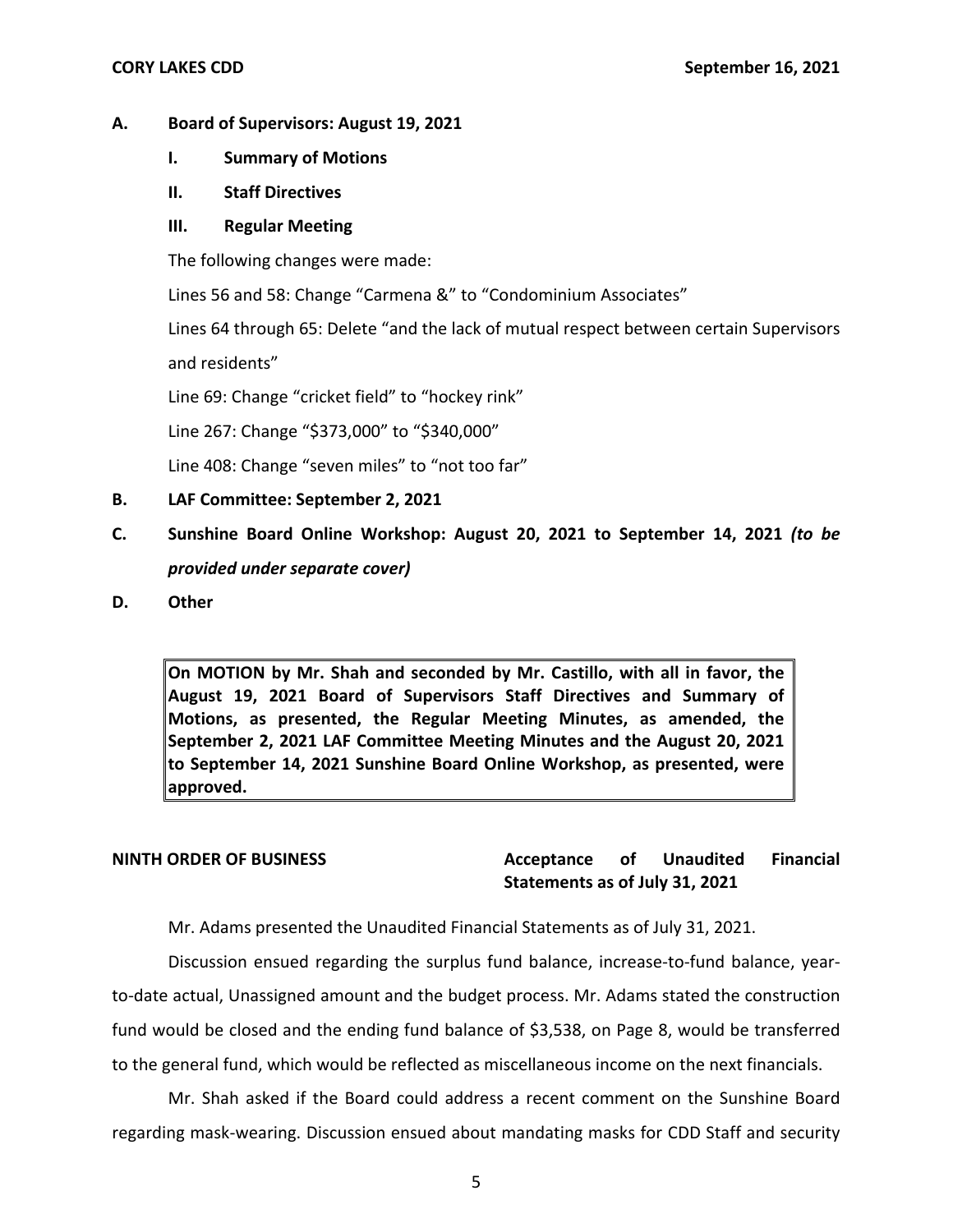guards. The Board consensus was for CDD staff to wear face masks and for Mr. Hall to verify AU's mask policy with AU leadership and report his findings at the next meeting. Mr. Adams recommended avoiding legal liability by posting signage that reads, "The CDD strongly recommends residents wear face masks in common areas."

The financials were accepted.

### **TENTH ORDER OF BUSINESS STATES STAFF REPORTS**

### **A. District Engineer:** *Johnson Engineering, Inc.*

Mr. Adams stated the District Engineer is still working on a site development plan and Mr. Chang would attend the September 29, 2021 joint CDD/City meeting with Councilman Viera.

## **B. Office Administrator:** *Amanda Schewe*

The September Administrative/Events Report was presented.

### **C. Facilities Manager:** *John Hall*

Mr. Hall presented the September Facilities Manager Report.

Mr. Hall responded to questions regarding the pavers, Clubhouse Halloween decorations, Clubhouse roof repair, landscape maintenance, irrigation, LMP's service, Capri Isle drainage issues, roofing proposals and challenges encountered purchasing a patrol vehicle.

Mr. Adams stated, regarding roof replacement, he would present a term sheet at the October meeting and loan documents at the November meeting so the roof replacement at the Clubhouse could commence after the holidays.

Discussion ensued regarding the roofing projects, metal roofs, roofing proposals and developing a strategy for the CDD's meeting with the City. Mr. Castillo stated it is important for the CDD to present a list of projects that were promised by the City that never materialized.

Mr. Hall was asked to compile a timeline of events and projects over the years that the City failed to deliver. Mr. Adams would coordinate with Mr. Hall and Mr. Chang to prepare a PowerPoint presentation for the joint meeting with the City.

### • **Update: Cricket Field**

There was no update.

### **D. District Manager:** *Wrathell, Hunt and Associates, LLC*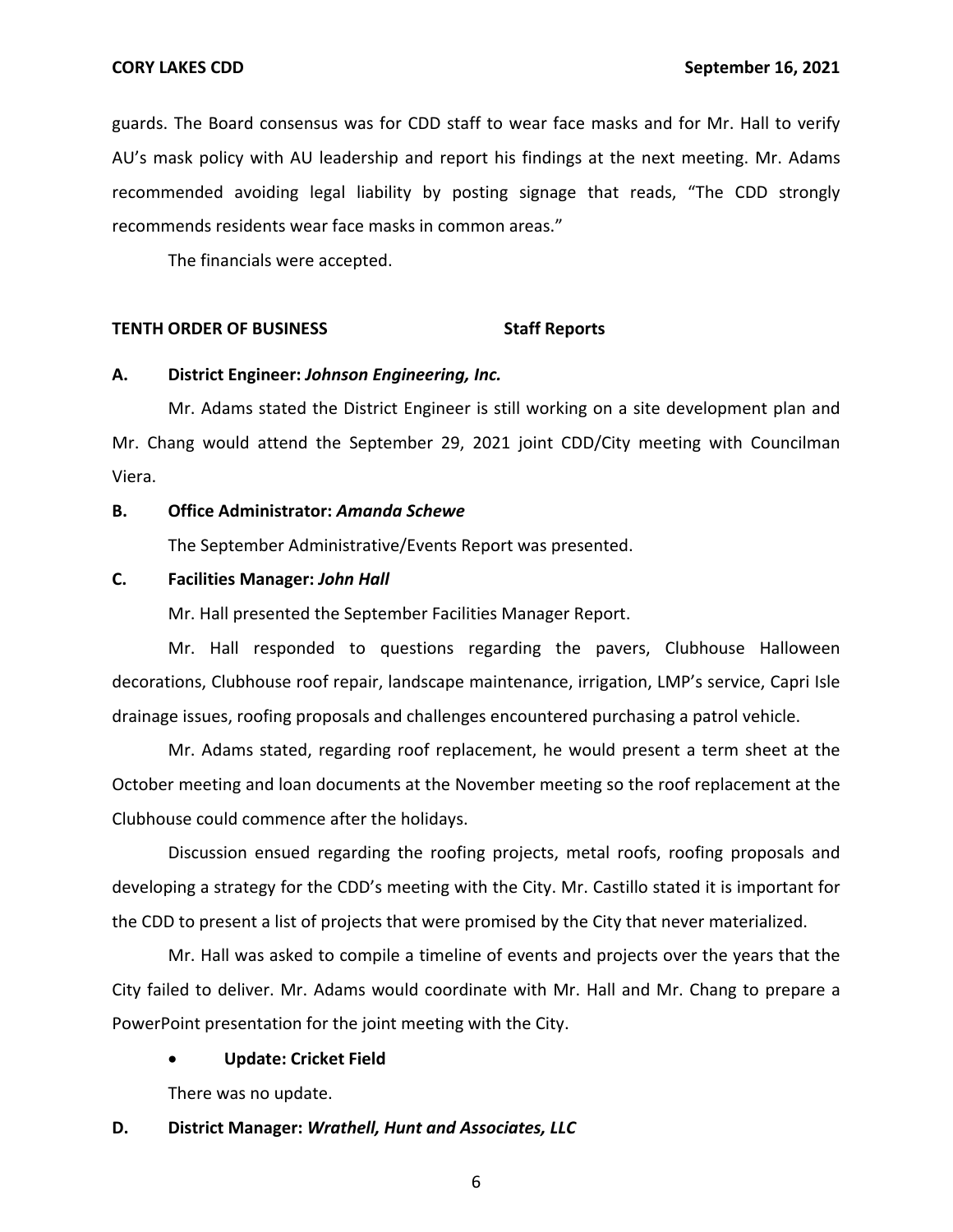# • **UPCOMING MEETING DATES:**

# **I. September 29, 2021 at 6:00 P.M. – Meeting with Councilman and Water Department**

Mr. Adams confirmed that he would attend and record the meeting via Zoom.

# **II.** October 21, 2021 at 6:00 P.M. - CLCDD Regular Meeting

# o **QUORUM CHECK**

Asked about the results of public records requests regarding what other security contractors are charging, Mr. Adams stated his review of "Salary Survey" revealed that the average starting pay for un-armed security guards is \$13 per hour, excluding taxes and benefits. His recommendation was for the Board to meet AU halfway by increasing the pay from \$11 to \$12 per hour.

# **ELEVENTH ORDER OF BUSINESS Other Business**

There was no other business.

## **TWELFTH ORDER OF BUSINESS Public Comments** *(non-agenda items)*

Discussion ensued regarding the AU rate increase and circulating a Request for Proposals (RFP).

# **THIRTEENTH ORDER OF BUSINESS** Supervisors' Requests

Mr. Shah stated he received requests for the CDD to look into facilitating booster shots at the Clubhouse. The Centers for Disease Control (CDC) has yet to publicize when the general public can receive booster shots but, when they do, he would coordinate with his contact and Ms. Schewe to offer booster shots to residents.

## **FOURTEENTH ORDER OF BUSINESS Adjournment**

There being no further business to discuss, the meeting adjourned at 8:45 p.m.